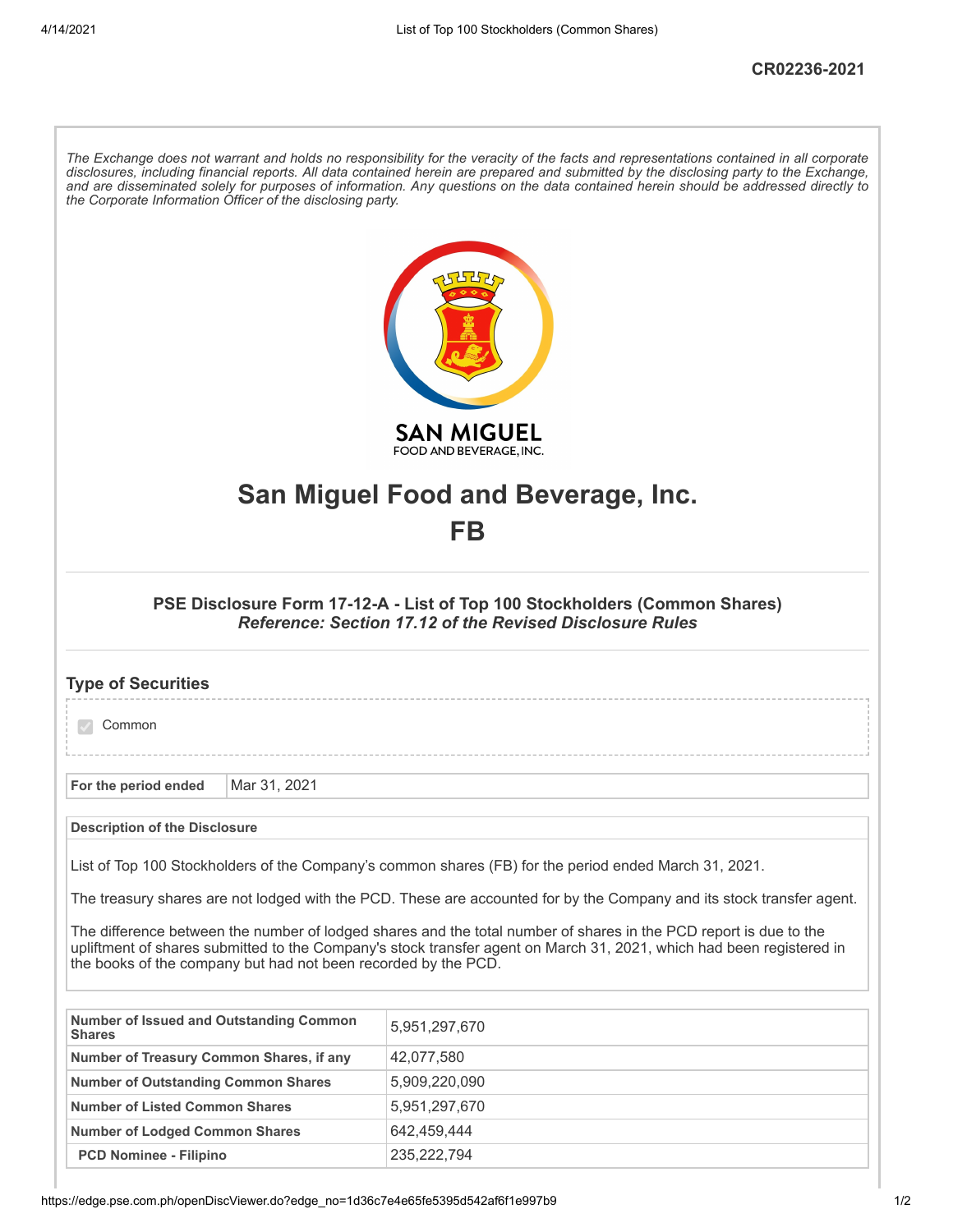4/14/2021 List of Top 100 Stockholders (Common Shares)

| <b>PCD Nominee - Non-Filipino</b>           | 407,236,650        |  |
|---------------------------------------------|--------------------|--|
| <b>Number of Certificated Common Shares</b> | 5,266,760,646      |  |
| Change from previous submission             |                    |  |
| None.                                       |                    |  |
|                                             |                    |  |
|                                             |                    |  |
|                                             |                    |  |
| Filed on behalf by:<br><b>Name</b>          | Alexandra Trillana |  |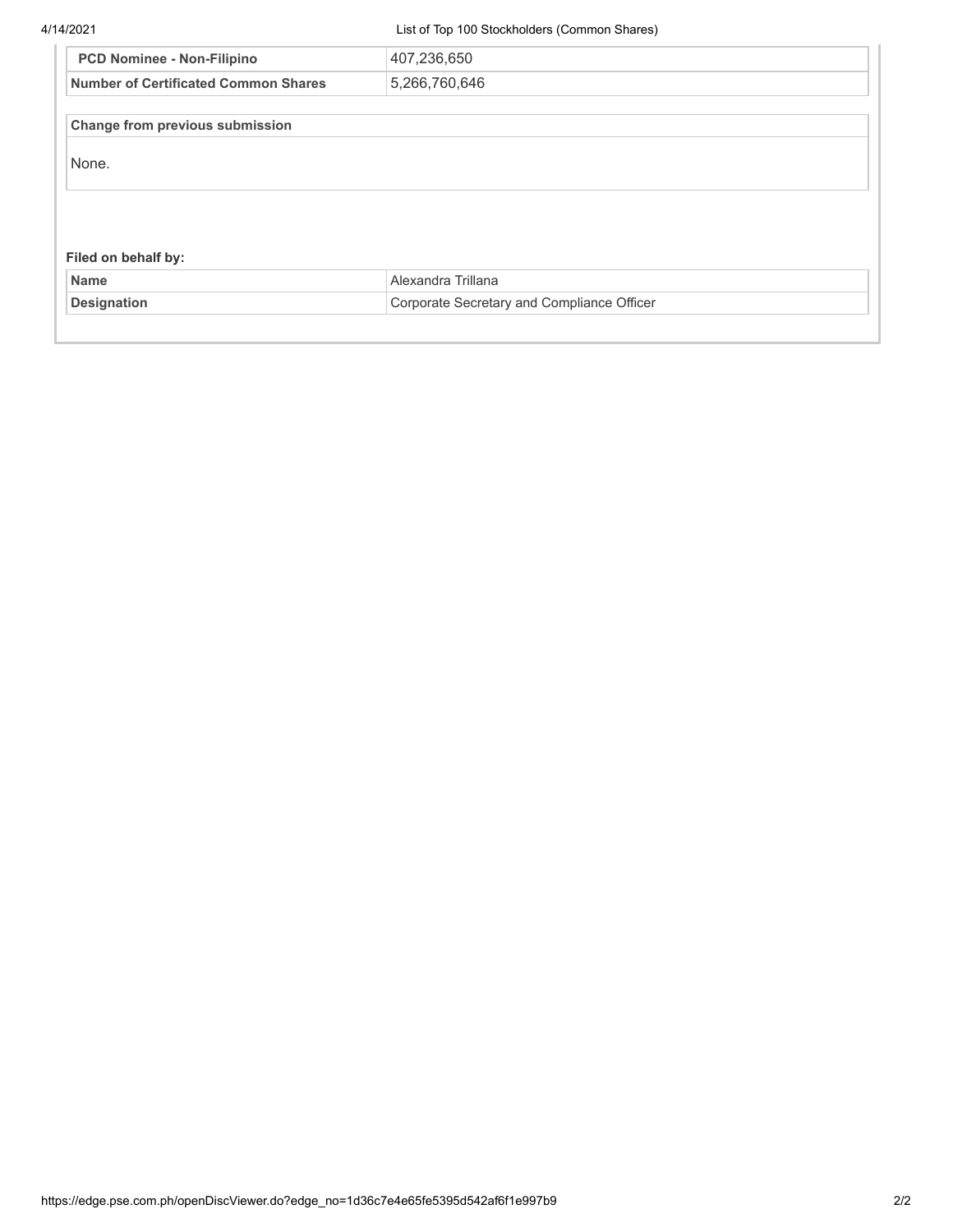## ssst823 San Miguel Food and Beverage, Inc. PAGE 1 2021-04-09 STOCK TRANSFER MODULE 02:16:08 PM  $List$  of Stockholders As of Mar 31, 2021

| RANK |                                                                                                                                                                                                                                                      |       |                                                                                                                                                  |              |
|------|------------------------------------------------------------------------------------------------------------------------------------------------------------------------------------------------------------------------------------------------------|-------|--------------------------------------------------------------------------------------------------------------------------------------------------|--------------|
|      |                                                                                                                                                                                                                                                      |       |                                                                                                                                                  |              |
|      | 1 SAN MIGUEL CORPORATION                                                                                                                                                                                                                             |       | 5, 245, 082, 440 5, 245, 082, 440 88. 760 993 %                                                                                                  |              |
|      | 2 PCD NOMINEE CORPORATION (NON-FILIPINO)<br>3 PCD NOMINEE CORPORATION (FILIPINO)<br>3 PCD NOMINEE CORPORATION (FILIPINO)<br>407,236,650<br>407,236,650<br>20,511,400<br>20,511,400<br>20,511,400<br>20,511,400<br>20,511,400<br>20,511,400<br>20,511 |       |                                                                                                                                                  |              |
|      |                                                                                                                                                                                                                                                      |       |                                                                                                                                                  |              |
|      | 4 Q - TECH ALLIANCE HOLDINGS, INC.<br>5 PFC ESOP/ESOWN ACCOUNT                                                                                                                                                                                       |       |                                                                                                                                                  |              |
|      | 9 ANA MARIA DE OLONDRIZ ORTIGAS<br>FORE SOP/ESOMN ACCOUNT<br>271, 030 271, 030 271, 030 0.004587 %<br>28, 610 228, 610 0.003869 %<br>28, 610 228, 610 0.003869 %<br>203, 700 203, 700 0.003447 %<br>203, 700 203, 700 0.003447 %<br>203, 7           |       |                                                                                                                                                  |              |
|      |                                                                                                                                                                                                                                                      |       |                                                                                                                                                  |              |
|      |                                                                                                                                                                                                                                                      |       |                                                                                                                                                  |              |
|      |                                                                                                                                                                                                                                                      |       |                                                                                                                                                  |              |
|      |                                                                                                                                                                                                                                                      |       |                                                                                                                                                  |              |
|      | 10 PACIFICO DE OCAMPO                                                                                                                                                                                                                                |       | $\begin{array}{cccc} 43,240 & 43,240 & 0.000732 & * \\ 29,370 & 29,370 & 0.000497 & * \end{array}$                                               |              |
|      | 11 WILLIAM PENDARVIS                                                                                                                                                                                                                                 |       |                                                                                                                                                  |              |
|      | 12 TEODORO QUIJANO                                                                                                                                                                                                                                   |       | $14,130$<br>$14,130$<br>$14,130$<br>$14,130$<br>$14,130$<br>$14,130$<br>$13,050$<br>$0.000239$<br>$8$<br>$13,050$<br>$0.000221$<br>$8$           |              |
|      | 13 PRINCIPE P. REYES                                                                                                                                                                                                                                 |       |                                                                                                                                                  |              |
|      | 14 MAXIMA A. SENGA                                                                                                                                                                                                                                   |       |                                                                                                                                                  |              |
|      | 15 FRANCIS FERNAN                                                                                                                                                                                                                                    |       |                                                                                                                                                  |              |
|      | 16 JOHN T. LAO                                                                                                                                                                                                                                       |       | $12,240 \qquad \qquad 12,240 \qquad \qquad 0.000207 \begin{array}{l} 8 \\ 12,000 \end{array}$                                                    |              |
|      | 17 HONESTO B. BUENDIA                                                                                                                                                                                                                                |       | 11,760   11,760   0.000199   %                                                                                                                   |              |
|      |                                                                                                                                                                                                                                                      |       |                                                                                                                                                  |              |
|      | 18 JOSE AVELLANA<br>19 JOHN JOSE P. LUPISAN OR JEANNIE C. LUPISAN 8,000 8,000 8,000 0.000135 %                                                                                                                                                       |       |                                                                                                                                                  |              |
|      | 20 PETER F. METCALF                                                                                                                                                                                                                                  |       |                                                                                                                                                  |              |
|      | 21 ELSA FERNANDEZ BELTRAN                                                                                                                                                                                                                            |       | $\begin{array}{cccc} 7,410 & 7,410 & 0.000125\text{ }*\cr 7,170 & 7,170 & 0.000121\text{ }*\cr 6,700 & 6,700 & 0.000113\text{ }*\cr \end{array}$ |              |
|      | 22 JOSEFA L. SUCGANG                                                                                                                                                                                                                                 |       |                                                                                                                                                  |              |
|      | 22 JOSEFA L. SOCGANG<br>23 HONESTO S. BUENDIA JR.<br>25 ALFREDO T. SANTOS JR.<br>25 ALFREDO T. SANTOS JR.<br>26 RODOLFO T. SANTOS<br>27 LEANDRO T. OCAMPO<br>28 FEB STOCK BROKERS, INC. A/C FEBSBI                                                   |       |                                                                                                                                                  |              |
|      |                                                                                                                                                                                                                                                      |       | $6,460$ $6,460$ $0.000109$ %<br>$6,000$ $6,000$ $0.000102$ %                                                                                     |              |
|      |                                                                                                                                                                                                                                                      |       | $5,900$<br>5,900<br>5.900<br>5,900<br>5,900<br>0.000100 %                                                                                        |              |
|      |                                                                                                                                                                                                                                                      |       |                                                                                                                                                  |              |
|      |                                                                                                                                                                                                                                                      |       |                                                                                                                                                  |              |
|      |                                                                                                                                                                                                                                                      |       | $5,820$ $5,820$                                                                                                                                  | $0.000098$ % |
|      |                                                                                                                                                                                                                                                      |       |                                                                                                                                                  |              |
|      |                                                                                                                                                                                                                                                      |       |                                                                                                                                                  |              |
|      | 28 FEB STOCK BROKERS, INC. A/C ILLUSTER<br>29 ANTONIO G. GARCIA<br>30 MA. LOURDES O. TRILLO<br>31 MAR KENG SUN &/OR EDITH U. MAR<br>32 PETER MAR &/OR ANNABELLE MAR<br>33 ANTONIO FLOIRENDO<br>34 VICTOR G. BITONG<br>35 MIGUEL MA. GUERRERO &/OR A  |       | $4,995$<br>$4,960$<br>$4,960$<br>$4,960$<br>$4,960$<br>$0.000084$ $8$                                                                            |              |
|      |                                                                                                                                                                                                                                                      |       | $4,950$<br>$4,950$<br>$4,950$<br>$4,550$                                                                                                         |              |
|      |                                                                                                                                                                                                                                                      |       |                                                                                                                                                  | $0.000084$ % |
|      |                                                                                                                                                                                                                                                      |       | $4,550$ $4,550$ $0.000077$ $\frac{8}{3}$<br>$4,500$ $4,500$ $0.000076$ $\frac{8}{3}$                                                             |              |
|      |                                                                                                                                                                                                                                                      |       |                                                                                                                                                  |              |
|      |                                                                                                                                                                                                                                                      |       | $\frac{4}{1280}$ , $\frac{4}{130}$ , $\frac{4}{130}$ , $\frac{4}{130}$                                                                           | $0.000072$ % |
|      | 36 CESAR GAVINO                                                                                                                                                                                                                                      |       |                                                                                                                                                  | $0.000070$ % |
|      | 37 REMIGIO H. MERCADO                                                                                                                                                                                                                                |       |                                                                                                                                                  |              |
|      | 38 CONSOLACION MANZANO                                                                                                                                                                                                                               |       |                                                                                                                                                  |              |
|      | 39 NATALIO M. BELTRAN JR.                                                                                                                                                                                                                            |       |                                                                                                                                                  |              |
|      | 40 LEOPOLDO ICARANGAL                                                                                                                                                                                                                                |       |                                                                                                                                                  |              |
|      | 41 LAMBERTO V. DE OCAMPO                                                                                                                                                                                                                             |       |                                                                                                                                                  |              |
|      | 42 FRANCIS B. TRILLANA                                                                                                                                                                                                                               |       |                                                                                                                                                  |              |
|      | 43 RAMCOR5 PROPERTIES, INC.                                                                                                                                                                                                                          |       |                                                                                                                                                  |              |
|      | 44 HONESTO BUENDIA                                                                                                                                                                                                                                   |       |                                                                                                                                                  |              |
|      | 45 MA. TERESA L. YUSINGCO                                                                                                                                                                                                                            | 2,100 | 2,100                                                                                                                                            | $0.000036$ % |
|      | 46 ENRIQUE NOEL L YUSINGCO                                                                                                                                                                                                                           | 2,000 | 2,000                                                                                                                                            | $0.000034$ % |
|      | 47 ENRIQUE MIGUEL L YUSINGCO                                                                                                                                                                                                                         | 2,000 | 2,000                                                                                                                                            | $0.000034$ % |
|      | 48 ANA MARIA O. OLONDRIZ FAO ALEJANDRO OLONDRIZ<br>Y ORTIGAS                                                                                                                                                                                         | 1,690 | 1,690                                                                                                                                            | $0.000029$ % |
|      | 49 MANOLO ALCASABAS                                                                                                                                                                                                                                  | 1,460 | 1,460                                                                                                                                            | $0.000025$ % |
|      | 50 ALICE T. GUERRERO                                                                                                                                                                                                                                 | 1,420 | 1,420                                                                                                                                            | $0.000024$ % |
|      | 51 TERESITA R. HOCSON                                                                                                                                                                                                                                | 1,220 | 1,220                                                                                                                                            | $0.000021$ % |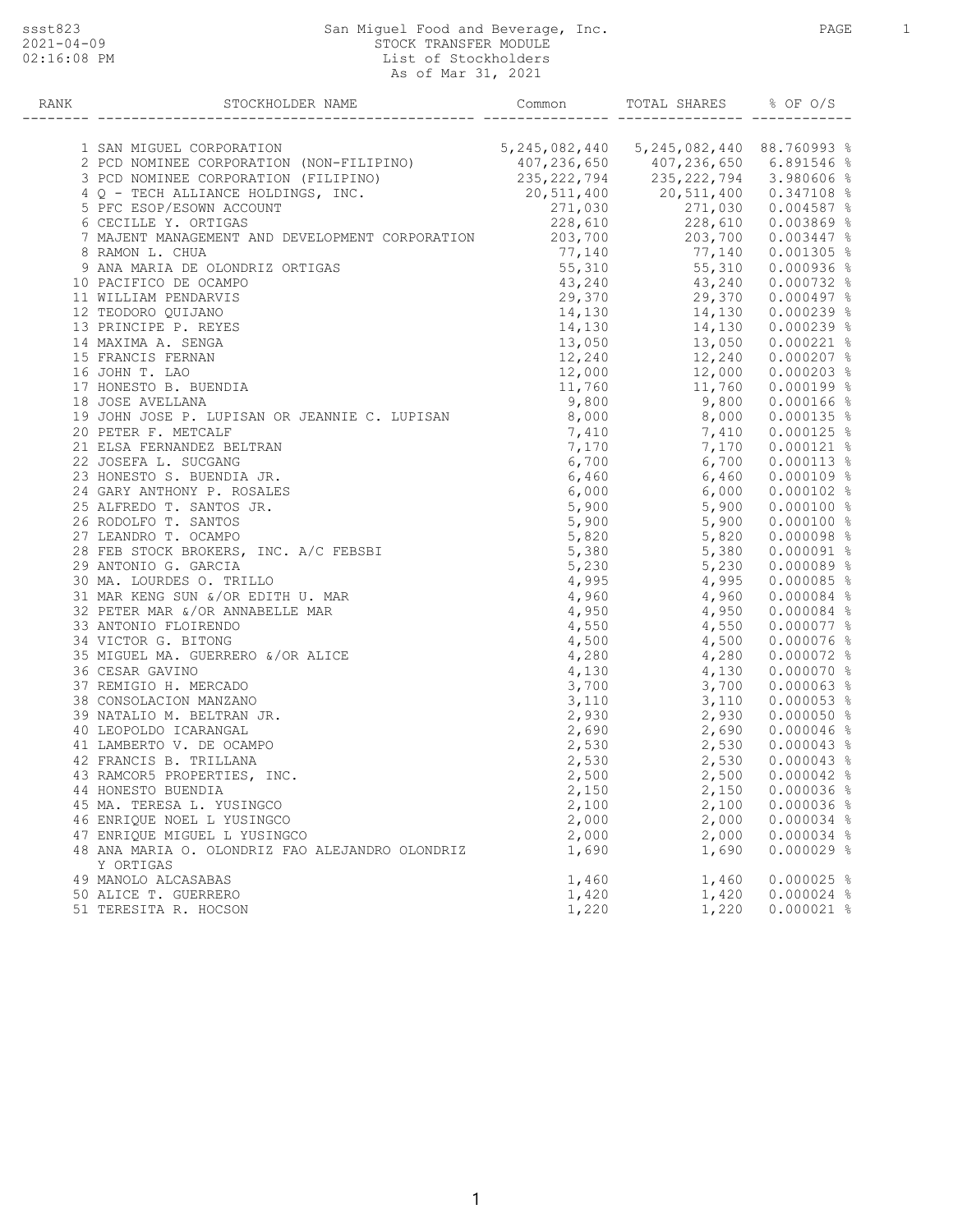## ssst823 San Miguel Food and Beverage, Inc. PAGE 2 2021-04-09 STOCK TRANSFER MODULE 02:16:08 PM  $List$  of Stockholders As of Mar 31, 2021

| <b>RANK</b> | STOCKHOLDER NAME                                                                                                                                                                                  | Common         | TOTAL SHARES % OF O/S                              |                  |
|-------------|---------------------------------------------------------------------------------------------------------------------------------------------------------------------------------------------------|----------------|----------------------------------------------------|------------------|
|             |                                                                                                                                                                                                   |                |                                                    |                  |
|             | 52 NADEZHDA ISKRA F. HERRERA                                                                                                                                                                      |                | $1,200$ $1,200$ $0.000020$ %                       |                  |
|             | 1,200 1,200<br>53 OPTIMUM SECURITIES CORPORATION<br>54 ROGELIO L. SUCGANG ITF JOSEPH.<br>55 RINAIDA UY 1,050 1,050<br>56 YASMIN A. VASQUEZ 1,000 1,000<br>57 MYRA P. VILLANUEVA 1.000 1.000 1 000 |                |                                                    | $0.000020$ %     |
|             |                                                                                                                                                                                                   |                |                                                    |                  |
|             |                                                                                                                                                                                                   |                | $1,140$ 0.000019 %<br>1,050 0.000018 %             |                  |
|             |                                                                                                                                                                                                   |                | $1,000$ $1,000$<br>$1,000$ $1,000$                 | $0.000017$ %     |
|             | 57 MYRA P. VILLANUEVA                                                                                                                                                                             |                |                                                    | $0.000017$ %     |
|             |                                                                                                                                                                                                   |                | $1,000$ $1,000$                                    | $0.000017$ %     |
|             | 58 GABRIELLE CLAUDIA F. HERRERA<br>59 MARIA GEMMA R. CRIIZ<br>59 MARIA GEMMA B. CRUZ                                                                                                              |                |                                                    | $0.000017$ %     |
|             | 60 ANA MARIA O. OLONDRIZ FAO ANGELO OLONDRIZ Y<br>ORTIGAS                                                                                                                                         | $1,000$<br>990 | $\begin{array}{r} 1,000 \\ 990 \end{array}$<br>990 | $0.000017$ %     |
|             | 61 ANA MARIA O. OLONDRIZ FAO ISABEL OLONDRIZ Y<br>ORTIGAS                                                                                                                                         | 990            | 990                                                | $0.000017$ %     |
|             | 62 FRANCISCO A. SANDICO                                                                                                                                                                           | 960            | 960                                                | $0.000016$ %     |
|             |                                                                                                                                                                                                   | 940            | 940                                                | $0.000016$ %     |
|             |                                                                                                                                                                                                   |                | 940                                                | $0.000016$ %     |
|             | 63 ANTONIO M. ORTIGAS FAO CRISTINA UNIIUMO CARIA<br>64 ANTONIO ORTIGAS FAO MARGARITA ORTIGAS Y CAMPA. 940                                                                                         |                | 940                                                | $0.000016$ %     |
|             | JR.                                                                                                                                                                                               |                |                                                    |                  |
|             | 66 ANTONIO ORTIGAS FAO INEZ ORTIGAS                                                                                                                                                               | 930            | 930                                                | $0.000016$ %     |
|             | 67 ANTHONY T. ANG &/OR SUSAN S. ANG                                                                                                                                                               | 900            | 900                                                | $0.000015$ %     |
|             | 68 ROMEO LAMZON                                                                                                                                                                                   | 800            | 800                                                | $0.000014$ %     |
|             | 69 CONSTANCIO CRUZ &/OR L.M. CR                                                                                                                                                                   | 780            | 780                                                | $0.000013$ %     |
|             | 70 EDWIN MACAILAO PAGAL                                                                                                                                                                           | 750            | 750                                                | $0.000013$ %     |
|             | 71 MARIA CAROLINA VIDUYA PAGAL                                                                                                                                                                    | 750            | 750                                                | $0.000013$ %     |
|             | 72 MOFERN, INC.                                                                                                                                                                                   | 700            | 700                                                | $0.000012$ %     |
|             | 73 ROGELIO L. SUCGANG ITF RONALD                                                                                                                                                                  | 690            | 690                                                | $0.000012$ %     |
|             | 74 HENRY GO                                                                                                                                                                                       | 660            | 660                                                | $0.000011$ %     |
|             | 75 RUBEN PESA                                                                                                                                                                                     | 640            | 640                                                | $0.000011$ %     |
|             | 76 MAR HOY                                                                                                                                                                                        | 620            | 620                                                | $0.000010$ %     |
|             | 77 JOSE DOMINGO P. SWANN                                                                                                                                                                          | 600            | 600                                                | $0.000010$ %     |
|             | 78 NICASIO TUASON                                                                                                                                                                                 | 560            | 560                                                | $0.000009$ %     |
|             | 79 JESUS TOLENTINO                                                                                                                                                                                | 540            | 540                                                | $0.000009$ %     |
|             | 80 EMILIO GONZALES LA'O                                                                                                                                                                           | 530            | 530                                                | $0.000009$ %     |
|             | 81 AMELIA C. MERCADO                                                                                                                                                                              | 500            | 500                                                | $0.000008$ %     |
|             | 82 WILLIAM UY ONG GUE                                                                                                                                                                             | 500            | 500                                                | $0.000008$ %     |
|             | 83 CARLOS ORTOLL S. ZARAGOZA                                                                                                                                                                      | 480            | 480                                                | $0.000008$ %     |
|             | 84 HIGINIO URIARTE ZAMACONA                                                                                                                                                                       | 440            | 440                                                | $0.000007$ %     |
|             | 85 MARTIN BUNDALIAN                                                                                                                                                                               | 380            | 380                                                | $0.000006$ %     |
|             | 86 ZERIMAR INVESTMENT CO., INC.                                                                                                                                                                   | 370            | 370                                                | $0.000006$ %     |
|             | 87 MYRNA P. VILLANUEVA                                                                                                                                                                            | 350            | 350                                                | $0.000006$ %     |
|             | 88 MARINO Y CIA OLONDRIZ                                                                                                                                                                          | 330            | 330                                                | $0.000006$ %     |
|             | 89 MA. ASUNCION ORTOLL ITF J.A. ORTOLL                                                                                                                                                            | 310            | 310                                                | $0.000005$ %     |
|             | 90 PHILIPPINE REMNANTS COMPANY                                                                                                                                                                    | 310            | 310                                                | $0.000005$ %     |
|             | 91 ANGEL RODRIGUEZ                                                                                                                                                                                | 300            | 300                                                | $0.000005$ %     |
|             | 92 RHODORA LAMZON                                                                                                                                                                                 | 300            |                                                    | 300  0.000005  % |
|             | 93 CARLOS O. ZARAGOZA ITF M. ORTOLL                                                                                                                                                               | 300            | 300                                                | $0.000005$ %     |
|             | 94 TERESITA E. STA. MARIA OR JULIANNE CLARE E.                                                                                                                                                    | 250            | 250                                                | $0.000004$ %     |
|             | STA. MARIA                                                                                                                                                                                        |                |                                                    |                  |
|             | 95 MARIA FILOMENA CHUIDIAN                                                                                                                                                                        | 240            | 240                                                | $0.000004$ %     |
|             | 96 JOHN GOKONGWEI JR.                                                                                                                                                                             | 240            | 240                                                | $0.000004$ %     |
|             | 97 E. SANTAMARIA & CO., INC.                                                                                                                                                                      | 230            | 230                                                | $0.000004$ %     |
|             | 98 AMALIA Y VARGAS ORTIGAS                                                                                                                                                                        | 220            | 220                                                | $0.000004$ %     |
|             | 99 RAFAEL M. ILETO                                                                                                                                                                                | 220            | 220                                                | $0.000004$ %     |
|             |                                                                                                                                                                                                   |                |                                                    |                  |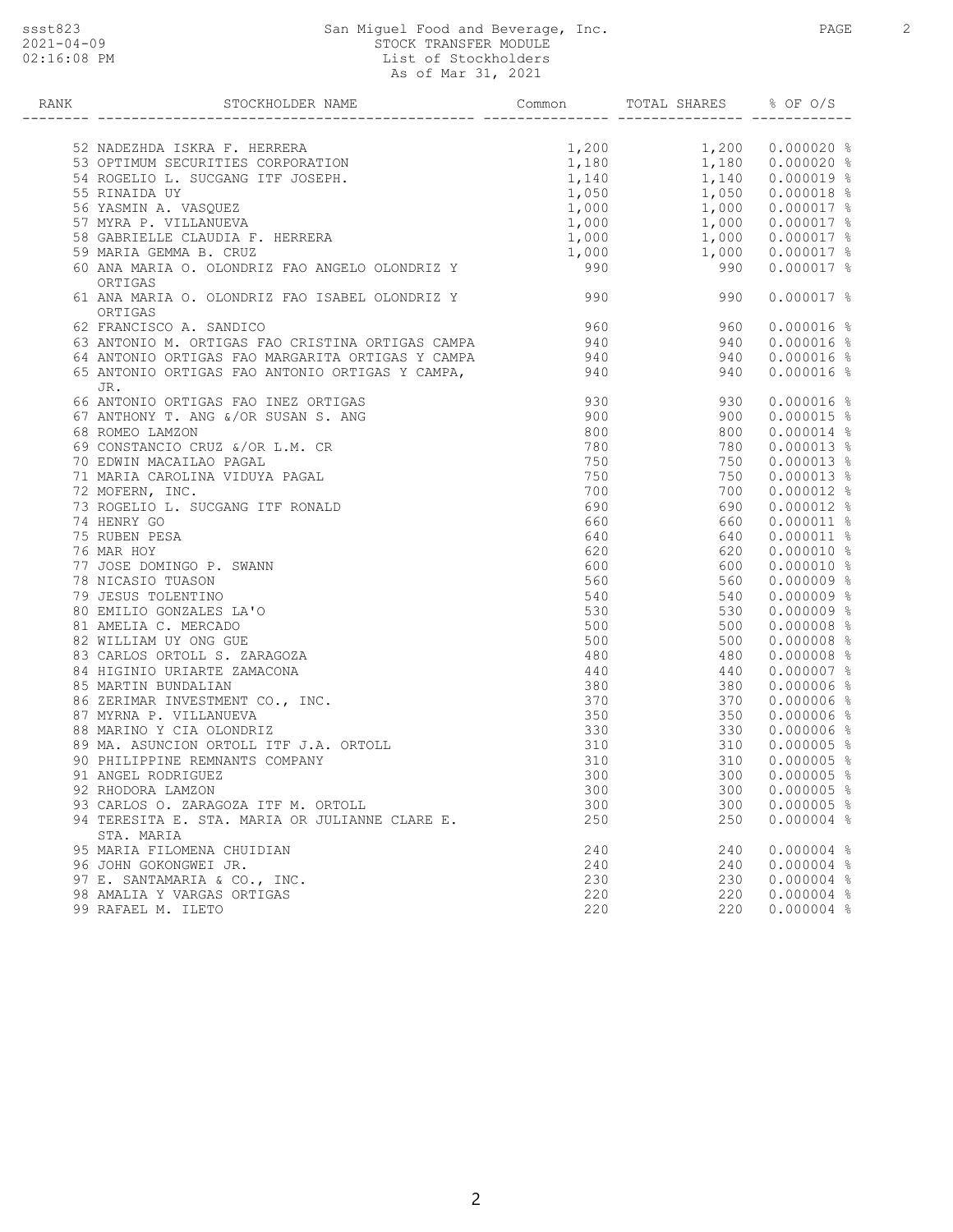## ssst823 San Miguel Food and Beverage, Inc. PAGE 3 2021-04-09 STOCK TRANSFER MODULE 02:16:08 PM  $List$  of Stockholders As of Mar 31, 2021

| RANK                      | STOCKHOLDER NAME                                                                         | Common                      | TOTAL SHARES                                        | $8$ OF O/S   |
|---------------------------|------------------------------------------------------------------------------------------|-----------------------------|-----------------------------------------------------|--------------|
| 100 DEMETRIO DUMLAO MATEO |                                                                                          | 200                         | 200                                                 | $0.000003$ % |
|                           |                                                                                          |                             | 5,909,216,409 5,909,216,409 99.999938 $\frac{8}{3}$ |              |
|                           | TOTAL NO. OF SHARES :<br>TOTAL NO. OF DISTINCT STOCKHOLDERS :<br>TOTAL NO. OF ACCOUNTS : | 5,909,220,090<br>173<br>173 |                                                     |              |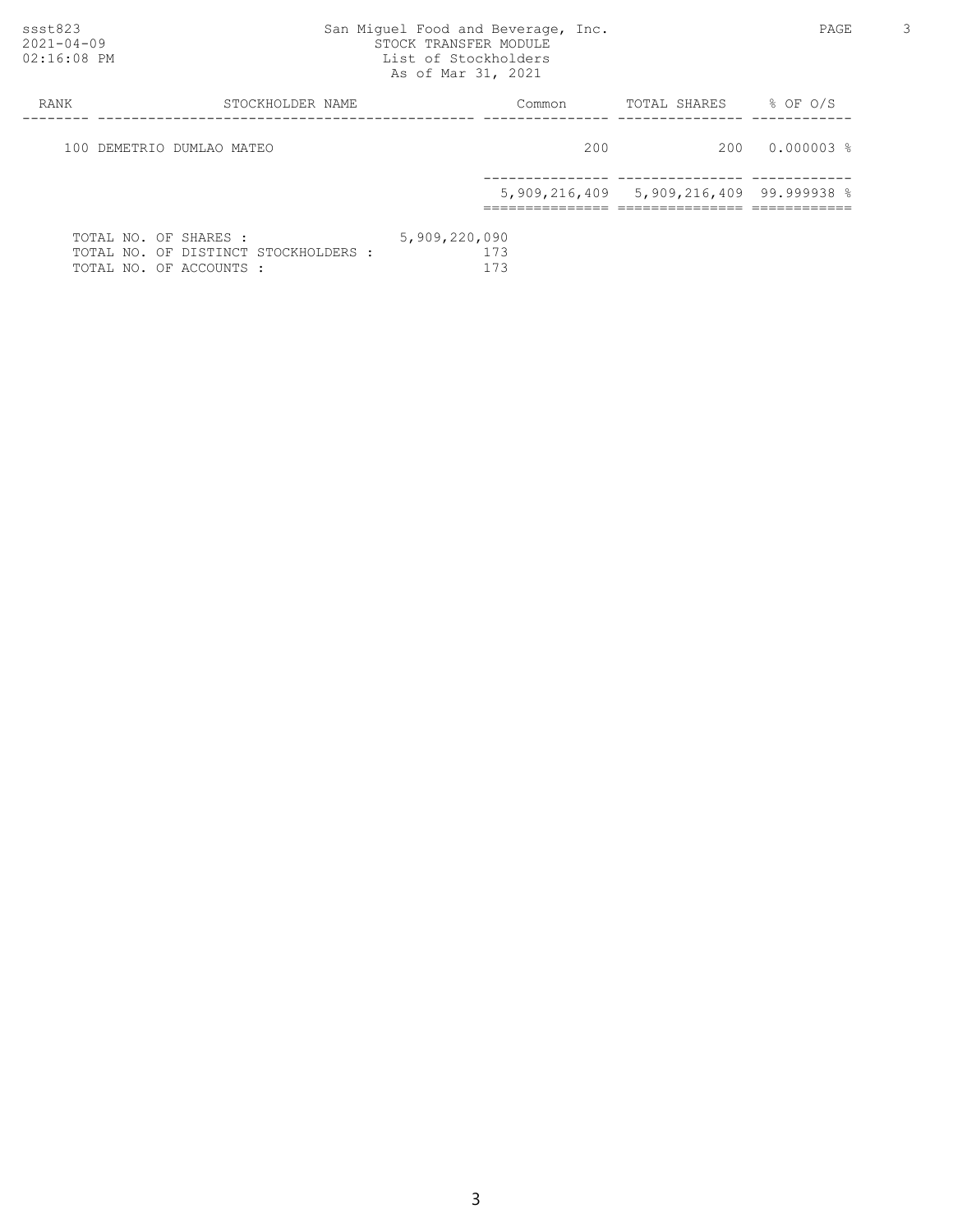## **OUTSTANDING BALANCES FOR A SPECIFIC COMPANY**

Company Code - FB0000000000

| Business Date: March 31, 2021 |  |  |  |  |
|-------------------------------|--|--|--|--|
|-------------------------------|--|--|--|--|

| <b>BPNAME</b>                                                 | <b>HOLDINGS</b> |
|---------------------------------------------------------------|-----------------|
| THE HONGKONG AND SHANGHAI BANKING CORP. LTD. - CLIENTS' ACCT. | 214,198,683     |
| CITIBANK N.A.                                                 | 99,938,602      |
| <b>BANK OF COMMERCE - TRUST SERVICES GROUP</b>                | 89,893,780      |
| PHILIPPINE EQUITY PARTNERS, INC.                              | 61,295,858      |
| GOVERNMENT SERVICE INSURANCE SYSTEM                           | 53,483,730      |
| DEUTSCHE BANK MANILA-CLIENTS A/C                              | 33,719,605      |
| ASIASEC EQUITIES, INC.                                        | 21,010,560      |
| MANDARIN SECURITIES CORPORATION                               | 11,621,930      |
| <b>BA SECURITIES, INC.</b>                                    | 9,774,330       |
| SAN MIGUEL CORPORATION RETIREMENT PLAN                        | 6,441,630       |
| STANDARD CHARTERED BANK                                       | 5,072,578       |
| DEUTSCHE BANK MANILA-CLIENTS A/C                              | 3,986,640       |
| MAYBANK ATR KIM ENG SECURITIES, INC.                          | 3,703,620       |
| SECURITIES SPECIALISTS, INC.                                  | 2,641,710       |
| SAN MIGUEL YAMAMURA PACKAGING CORP. RETIREMENT PLAN           | 2,538,600       |
| COL Financial Group, Inc.                                     | 2,202,746       |
| UNITED COCONUT PLANTERS LIFE ASSURANCE CORPORATION            | 1,988,000       |
| <b>BPI SECURITIES CORPORATION</b>                             | 1,912,835       |
| SAN MIGUEL BREWERY INC. RETIREMENT PLAN                       | 1,784,040       |
| <b>BDO SECURITIES CORPORATION</b>                             | 1,654,337       |
| <b>ABACUS SECURITIES CORPORATION</b>                          | 1,511,000       |
| FIRST METRO SECURITIES BROKERAGE CORP.                        | 1,216,676       |
| UCPB SECURITIES, INC.                                         | 816,650         |
| PAPA SECURITIES CORPORATION                                   | 778,721         |
| SOLAR SECURITIES, INC.                                        | 692,990         |
| <b>BANCO DE ORO - TRUST BANKING GROUP</b>                     | 685,180         |
| <b>WEALTH SECURITIES, INC.</b>                                | 619,720         |
| AP SECURITIES INCORPORATED                                    | 451,760         |
| SB EQUITIES, INC.                                             | 392,930         |
| PUREFOODS-HORMEL CO., INC. EMPLOYEES' RET. PLAN               | 386,540         |
| DAVID GO SECURITIES CORP.                                     | 368,980         |
| SAN MIGUEL FOODS, INC. RETIREMENT PLAN                        | 351,190         |
| <b>QUALITY INVESTMENTS &amp; SECURITIES CORPORATION</b>       | 334,570         |
| PHILSTOCKS FINANCIAL INC                                      | 313,211         |
| EVERGREEN STOCK BROKERAGE & SEC., INC.                        | 267,780         |
| HDI SECURITIES, INC.                                          | 264,870         |
| WESTLINK GLOBAL EQUITIES, INC.                                | 261,460         |
| REGINA CAPITAL DEVELOPMENT CORPORATION                        |                 |
| AB CAPITAL SECURITIES, INC.                                   | 255,960         |
| THE FIRST RESOURCES MANAGEMENT & SECURITIES CORP.             | 234,300         |
| YAO & ZIALCITA, INC.                                          | 203,220         |
| PNB SECURITIES, INC.                                          | 201,100         |
| RCBC SECURITIES, INC.                                         | 184,360         |
| UNICAPITAL SECURITIES INC.                                    | 157,300         |
| TOWER SECURITIES, INC.                                        | 152,680         |
| GINEBRA SAN MIGUEL, INC. RETIREMENT PLAN                      | 107,950         |
| INTRA-INVEST SECURITIES, INC.                                 | 106,010         |
| R. COYIUTO SECURITIES, INC.                                   | 104,130         |
| CHINA BANKING CORPORATION - TRUST GROUP                       | 103,640         |
| MERIDIAN SECURITIES, INC.                                     | 100,200         |
| BELSON SECURITIES, INC.                                       | 99,310          |
|                                                               | 98,800          |
| F. YAP SECURITIES, INC.                                       | 96,480          |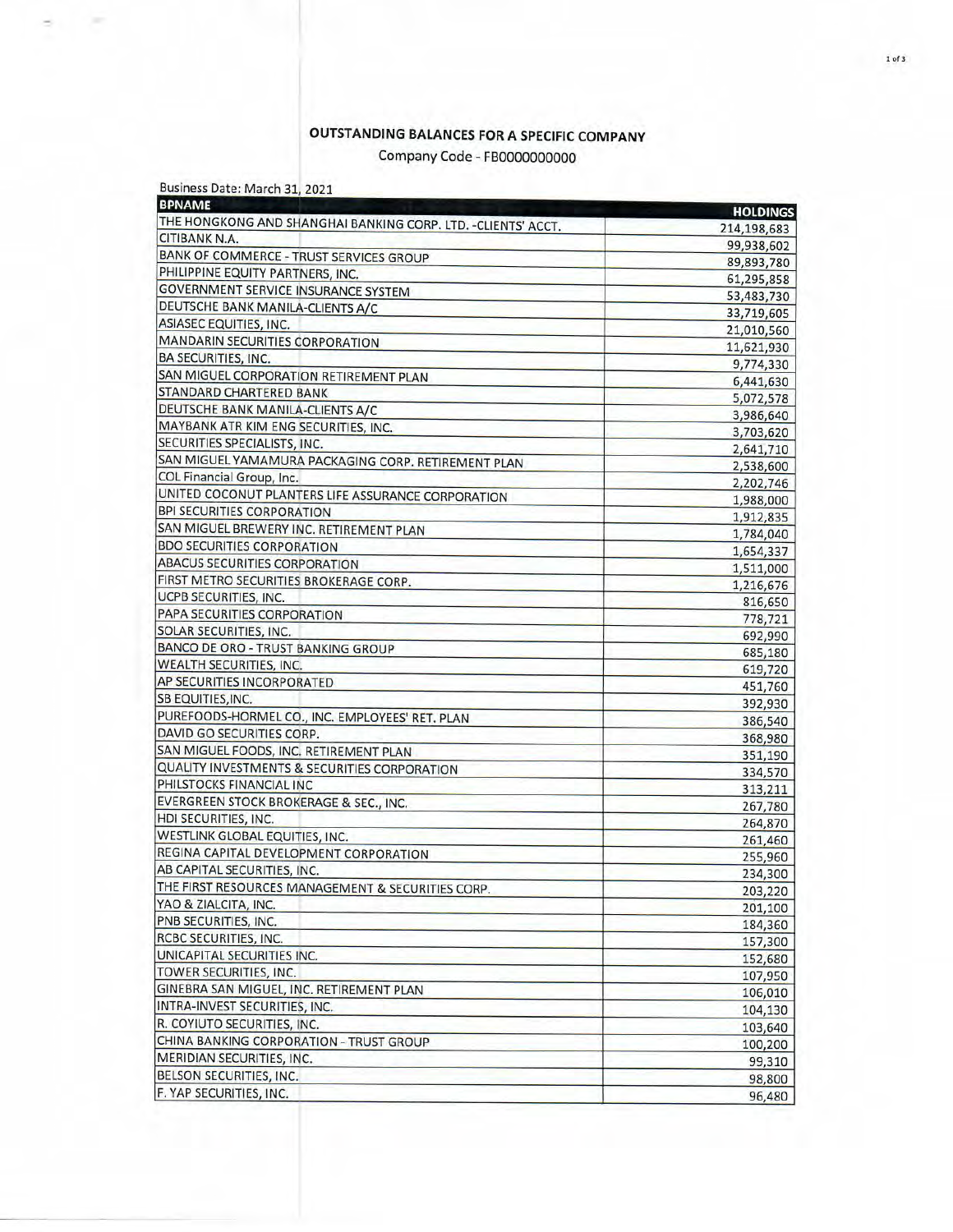| 96,170<br>95,280<br>90,000<br>77,800<br>69,380<br>66,600<br>60,500<br>53,540<br>44,060 |
|----------------------------------------------------------------------------------------|
|                                                                                        |
|                                                                                        |
|                                                                                        |
|                                                                                        |
|                                                                                        |
|                                                                                        |
|                                                                                        |
|                                                                                        |
|                                                                                        |
| 42,340                                                                                 |
| 41,500                                                                                 |
| 41,260                                                                                 |
| 39,970                                                                                 |
| 37,290                                                                                 |
| 37,200                                                                                 |
| 37,110                                                                                 |
| 37,000                                                                                 |
| 36,770                                                                                 |
| 35,700                                                                                 |
| 35,400                                                                                 |
| 35,300                                                                                 |
| 31,690                                                                                 |
| 31,315                                                                                 |
| 30,000                                                                                 |
| 30,000                                                                                 |
| 27,830                                                                                 |
| 27,290                                                                                 |
| 24,560                                                                                 |
| 23,000                                                                                 |
| 21,370                                                                                 |
| 20,600                                                                                 |
| 20,170                                                                                 |
| 18,800                                                                                 |
| 16,040                                                                                 |
| 15,800                                                                                 |
| 15,290                                                                                 |
| 14,900                                                                                 |
| 14.040                                                                                 |
| 13,530                                                                                 |
| 13,500                                                                                 |
| 13,250                                                                                 |
| 13,000                                                                                 |
| 12,240                                                                                 |
| 11,150                                                                                 |
| 11,090                                                                                 |
| 10,320                                                                                 |
| 8,750                                                                                  |
| 7,930                                                                                  |
| 6,410                                                                                  |
| 6,390                                                                                  |
| 6,000                                                                                  |
| 5,540                                                                                  |
| 5,270                                                                                  |
| 5,080                                                                                  |
| 5,000                                                                                  |
| 4,010                                                                                  |
| 3,200                                                                                  |
|                                                                                        |
|                                                                                        |